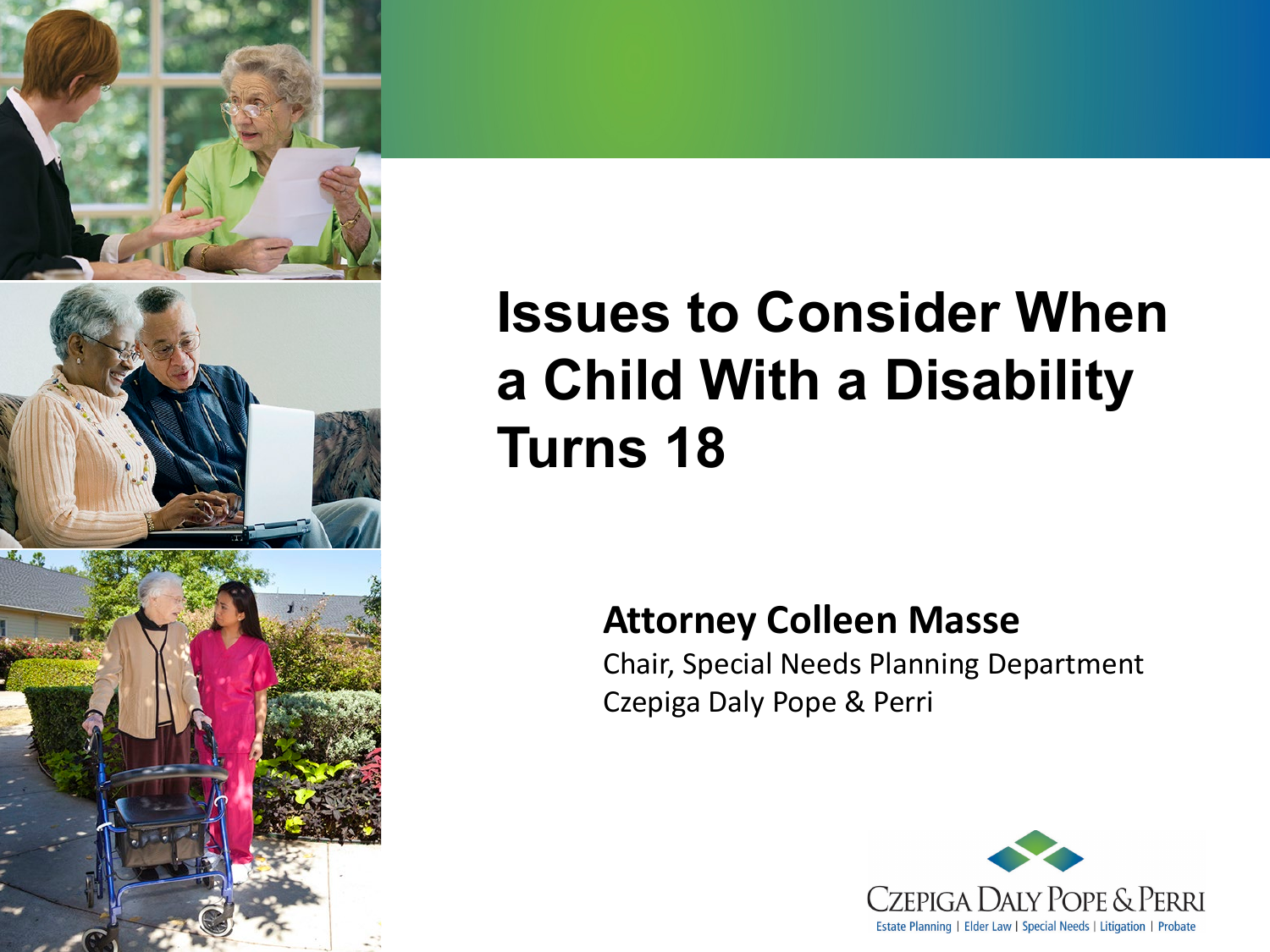Upon turning 18, your child is legally an adult

There are several different approaches to helping with decision making

Care must be given to the needs and abilities of the person with a disability as well as the family's ability to give that support.

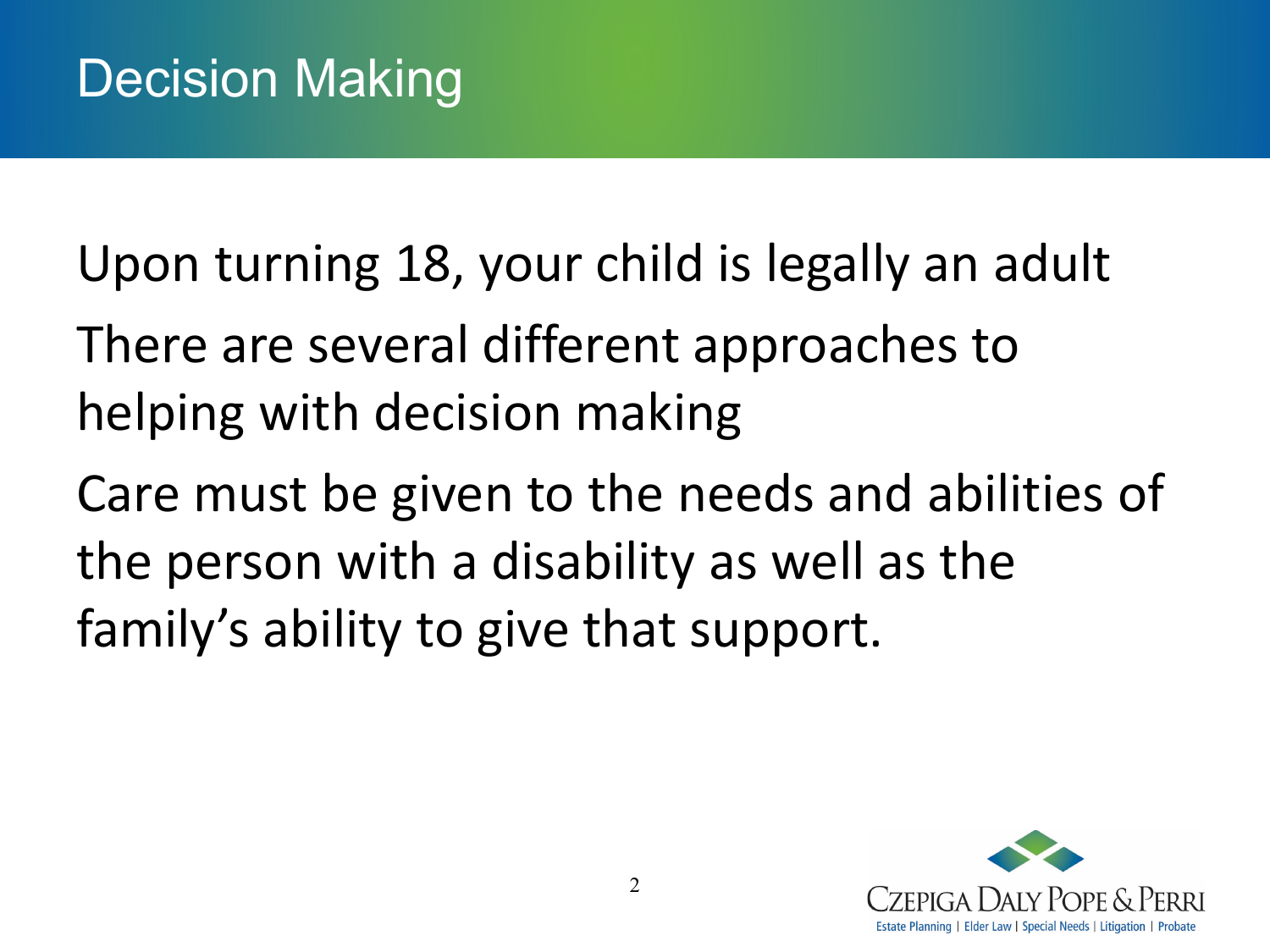#### Advance Directives

- LEAST RESTRICTIVE
- Appoint a healthcare representative. You should appoint someone you trust who will:
	- act on your behalf if you aren't capable
	- Be authorized to speak with your physician
- Define the types of medical interventions and life support measures you want.

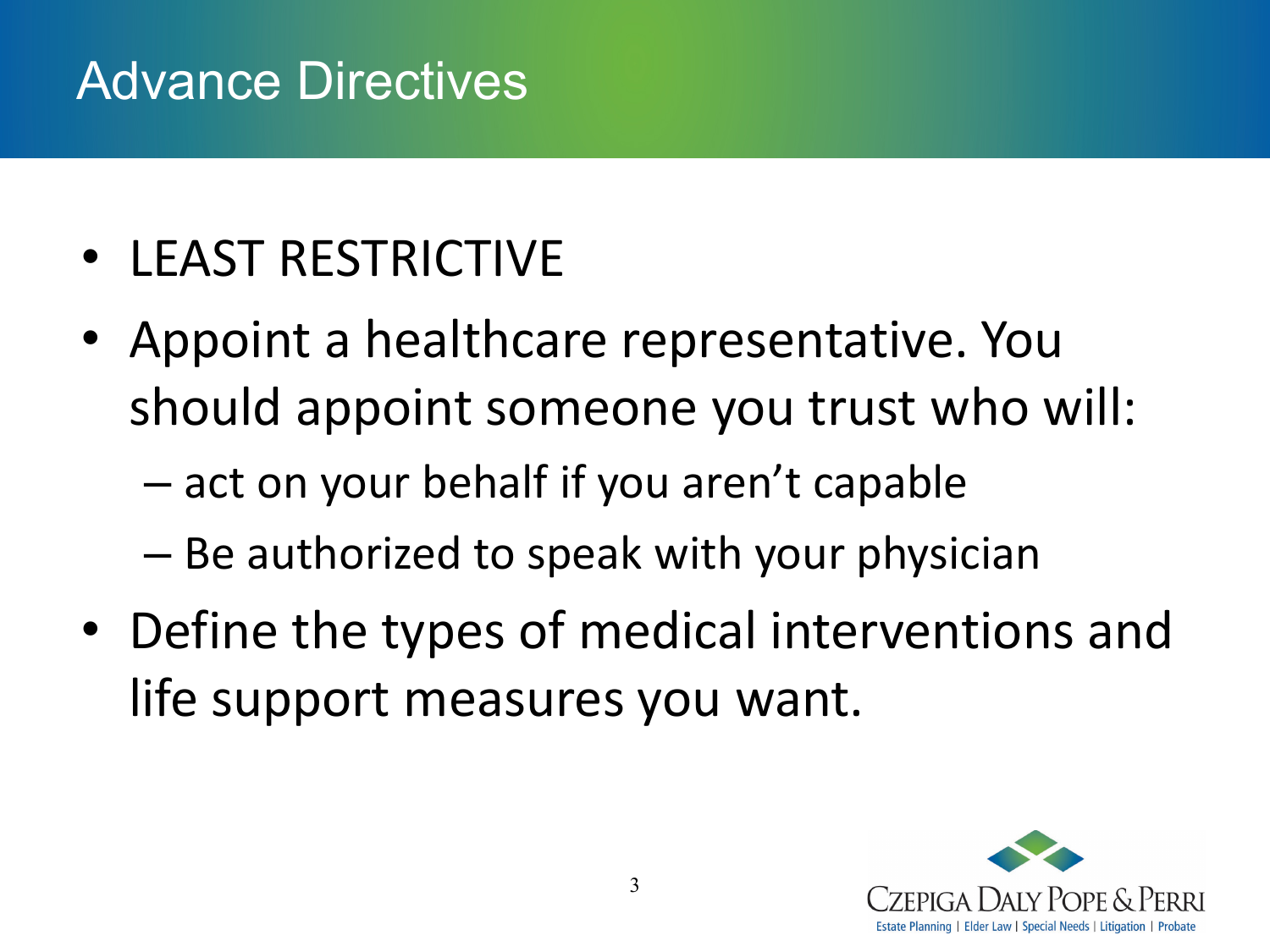## Authorize someone to handle your legal and financial matters.



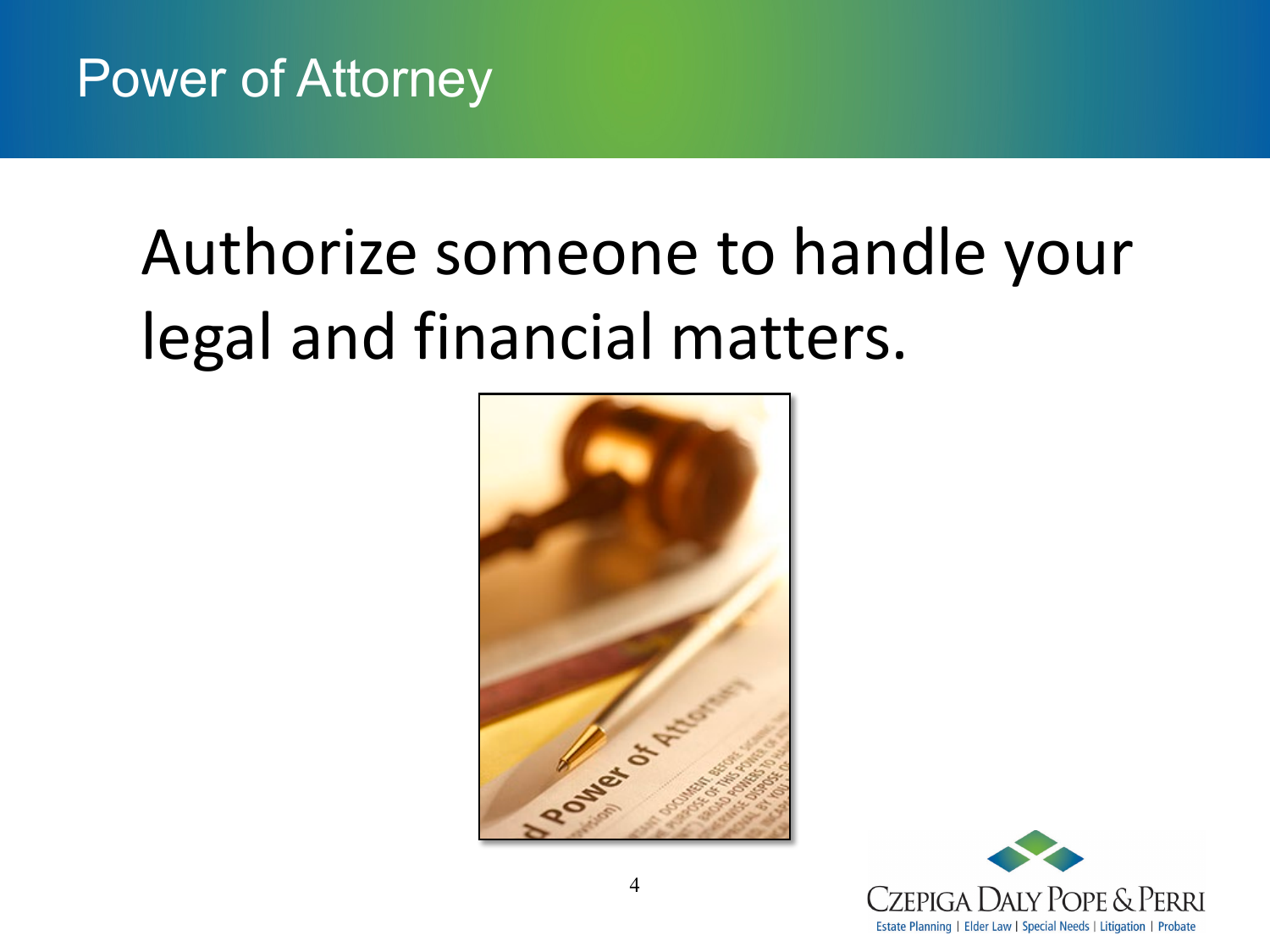#### Supported Decision Making

- A comprehensive plan for decision making codified in 11 states
- Individual creates a written agreement identifying resources in various areas.
- The individual's wishes are paramount. The supporter is in the role of advisor.
- www.supporteddecisionmaking.org

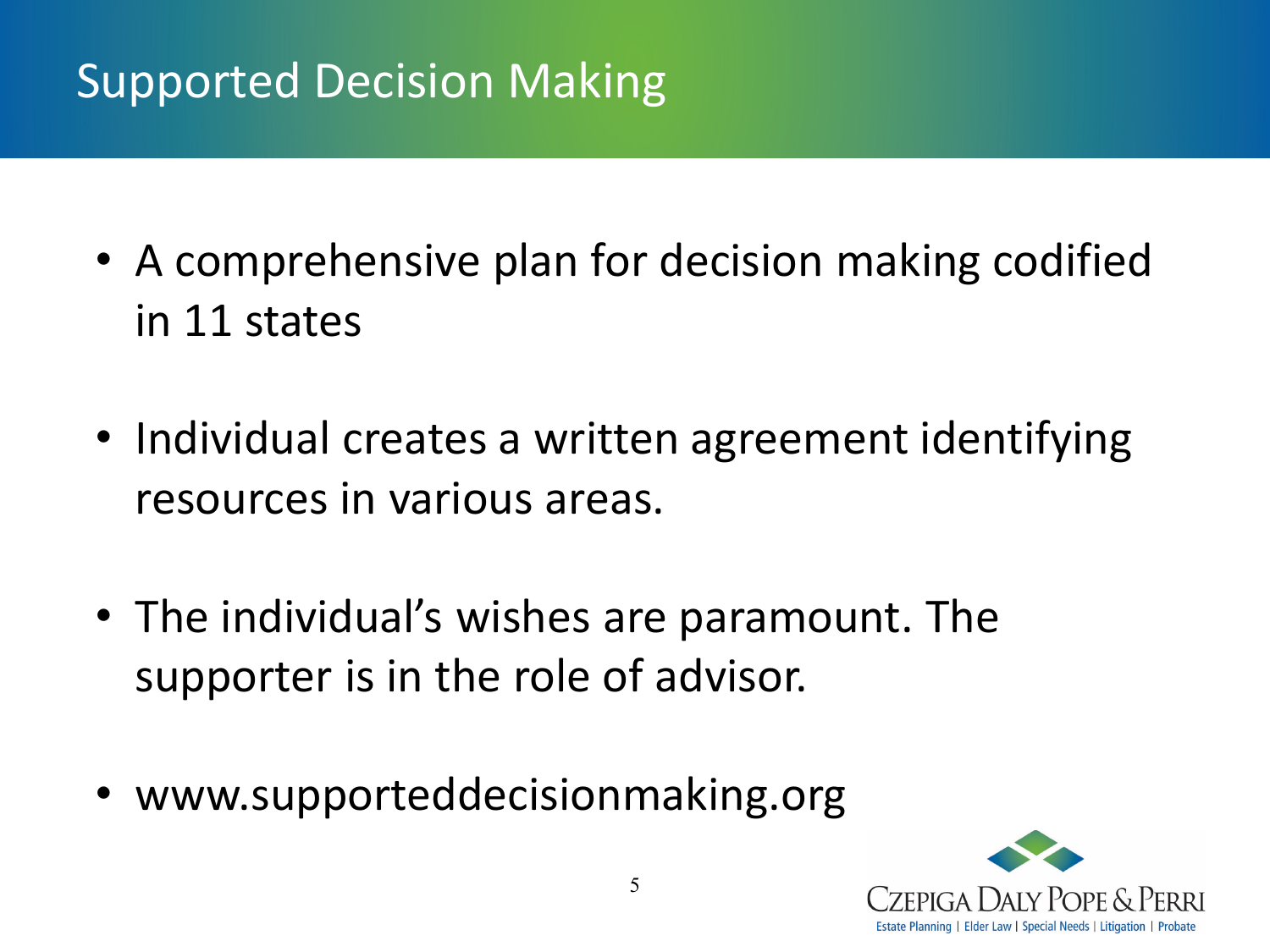#### Conservatorship Process

- MOST RESTRICTIVE
- A conservator is a person appointed by the probate court to oversee the financial and/or personal affairs of an adult whom the probate court has judged incapable of managing his or her self-care or affairs.
- A conservator may be appointed voluntarily or involuntarily, and can be a:
	- conservator of estate (appointed to oversee the conserved person's financial affairs)
	- a conservator of person (appointed to manage his or her health care decisions)
	- or both
- Voluntary vs. Involuntary

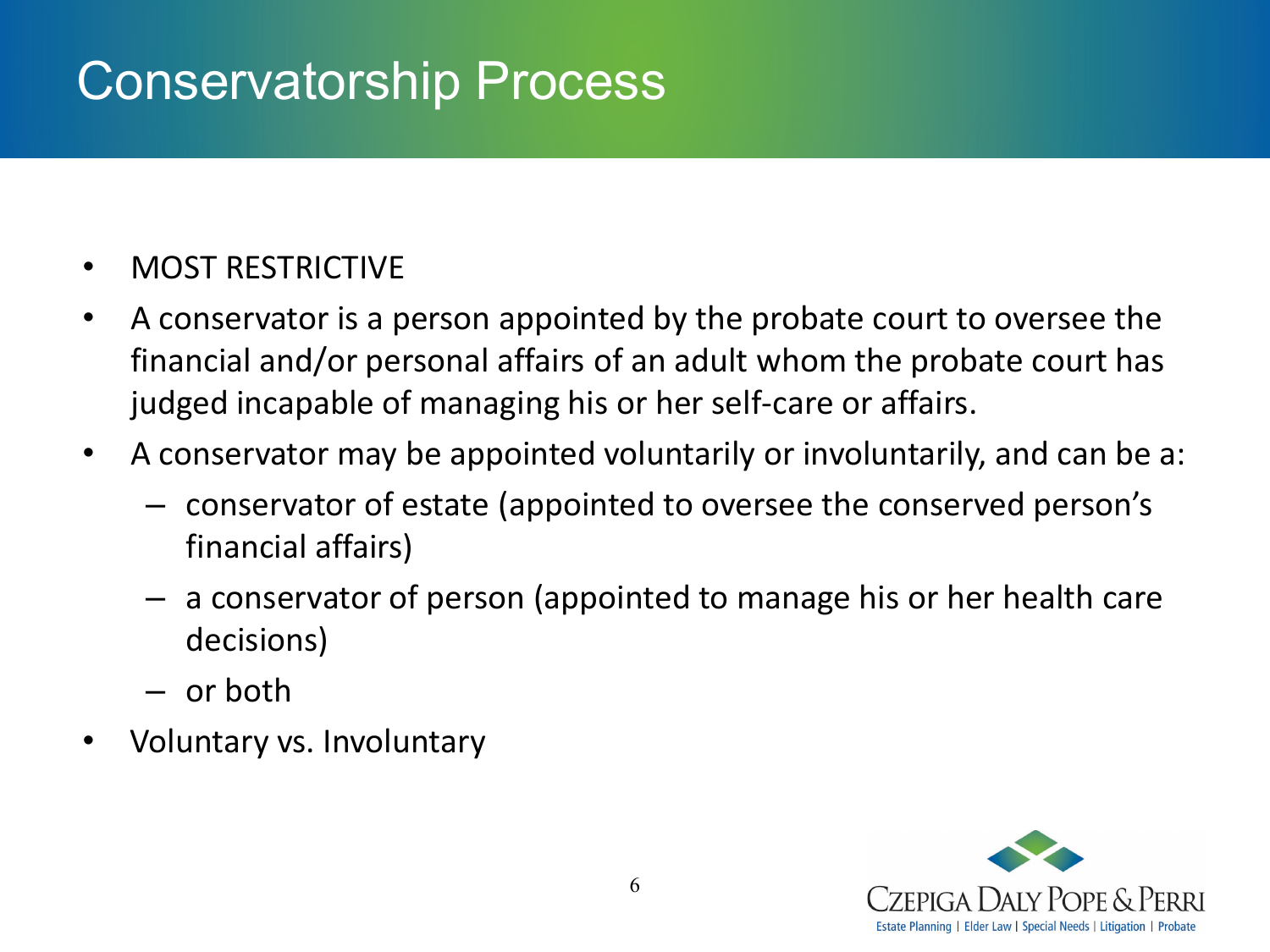#### Guardianship

- MOST RESTRICTIVE
- Guardianship can be established for an individual over 18, by the probate court located in the individual's town of residence if the individual's IQ
- Two types
	- Guardianship of the Person
	- Guardianship of the Estate



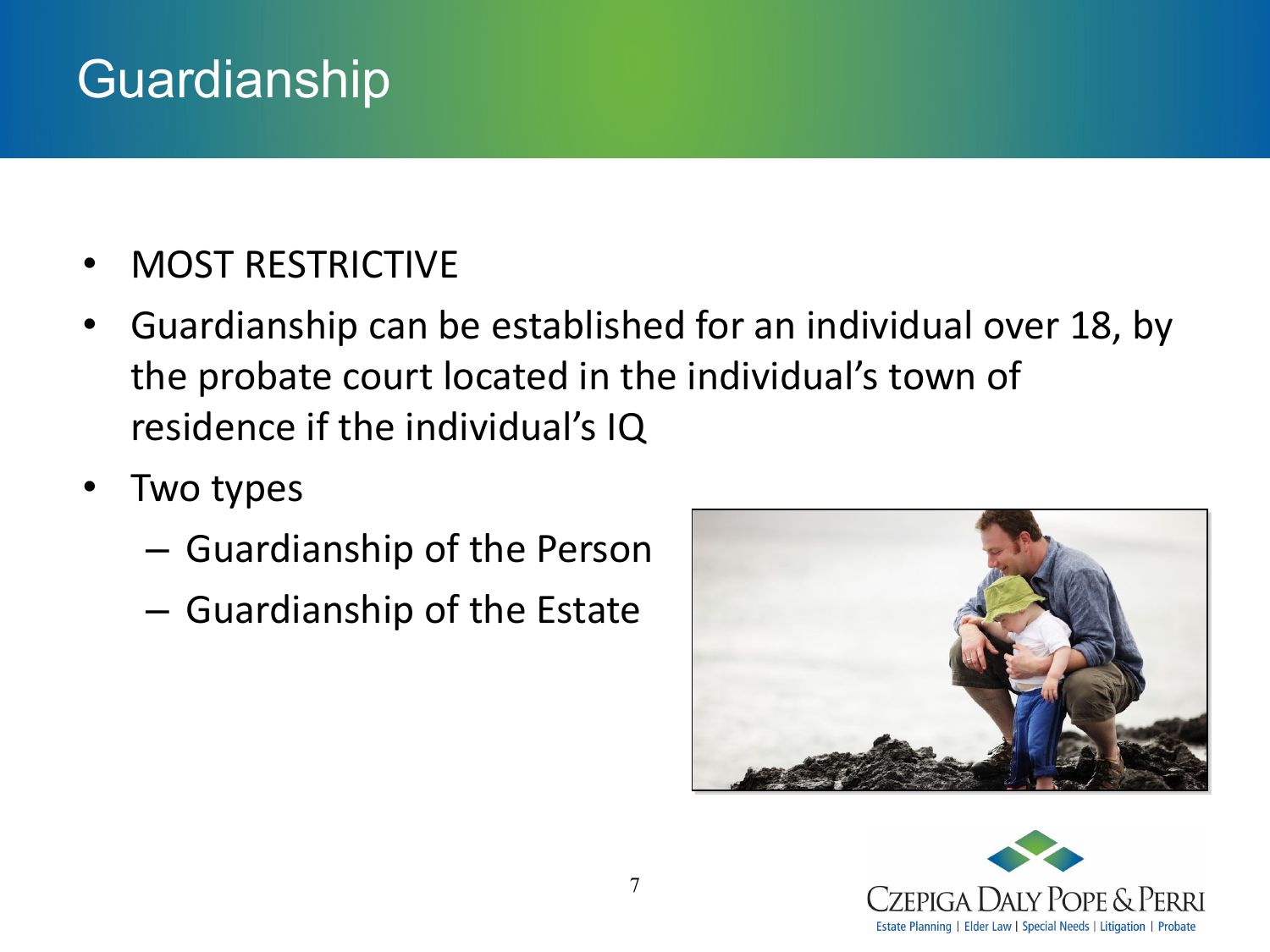## Planning Involves Evaluating …

- The personal needs of the person with disabilities;
- The private assets of the person with disabilities and/or their parents;
- The needs of other family members;
- Availability of caregivers and support within a family;

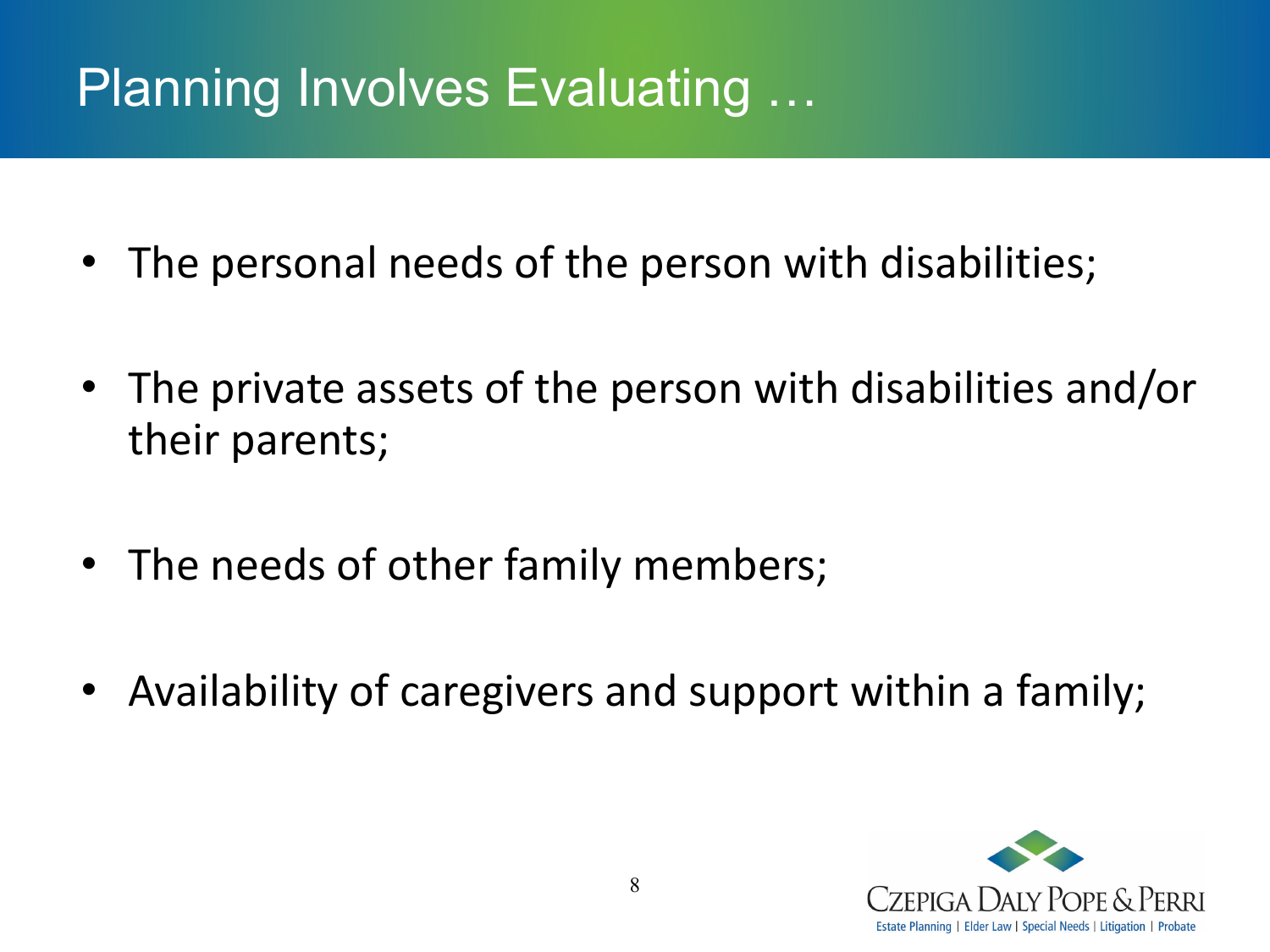## Planning Involves Evaluating…(continued)

- Caregivers and support outside of a family;
- Public benefit programs to provide support;
- Public resources to assist the person with disabilities so he or she may live as independently as possible; and
- How to enhance quality of life for a loved one with disabilities.

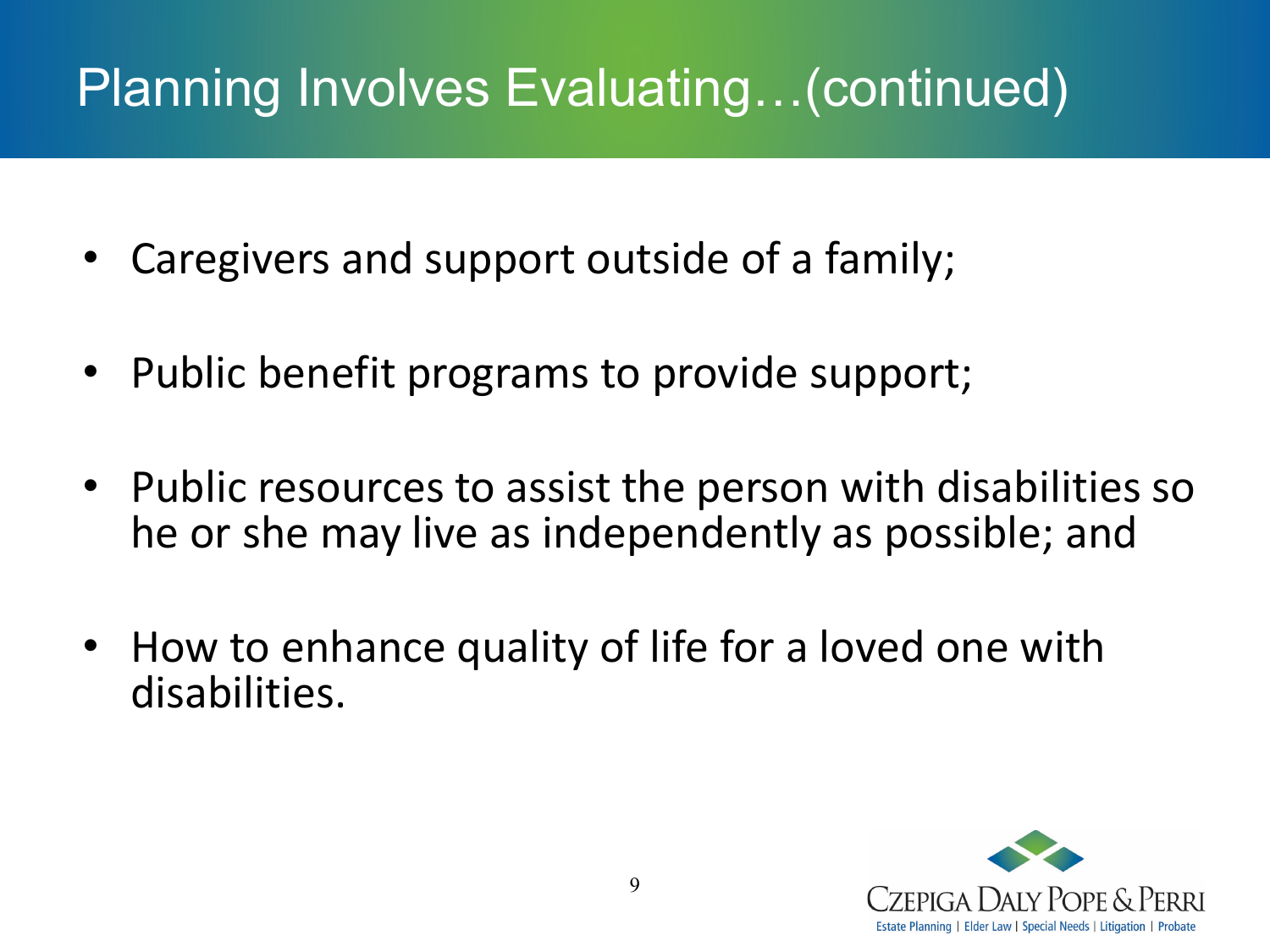#### Types of Public Benefits

- Means tested Public Benefits SSI and Medicaid, including Medicaid waiver programs – for persons with disabilities but also one must "qualify" financially to receive these supports.
- Entitlement Public Benefits SSDI (Social Security Disability Insurance) and Medicare – these are not means tested benefits for persons with disabilities.
- Examples of other benefit Programs: Section 8 Housing, housing vouchers, Food Stamps, energy subsidies, and respite care.

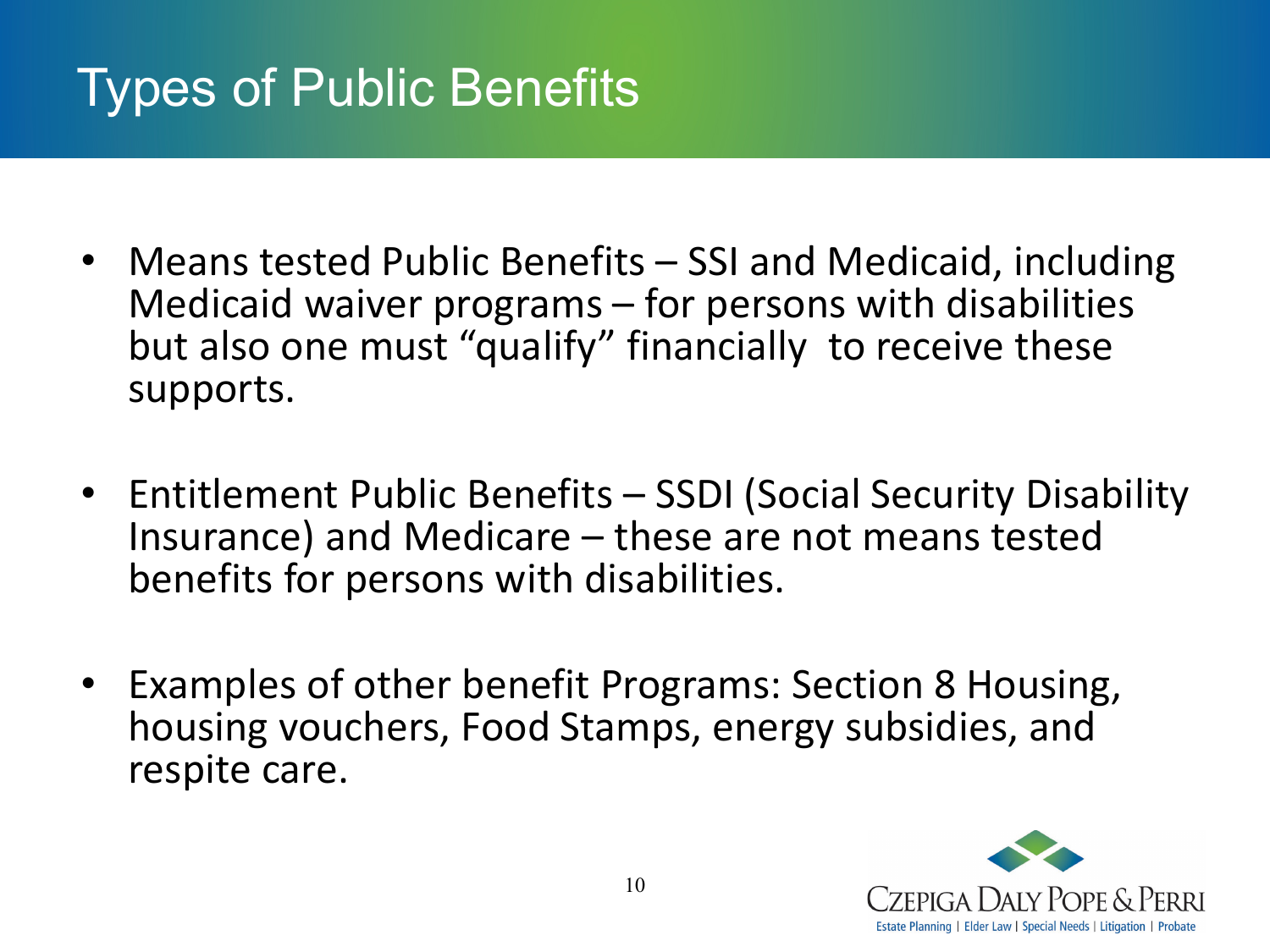#### Public Benefit : Cash Assistance

- SSI Supplemental Security Income – 2020 max benefit is \$783 per month
- SSDI Social Security Disability Income
	- When parent retires or becomes disabled, if child is 18+ and disabled prior to age 22, child can receive 50% based on parent's social security record
	- When parent dies, payment increased to 75% of parent's social security record

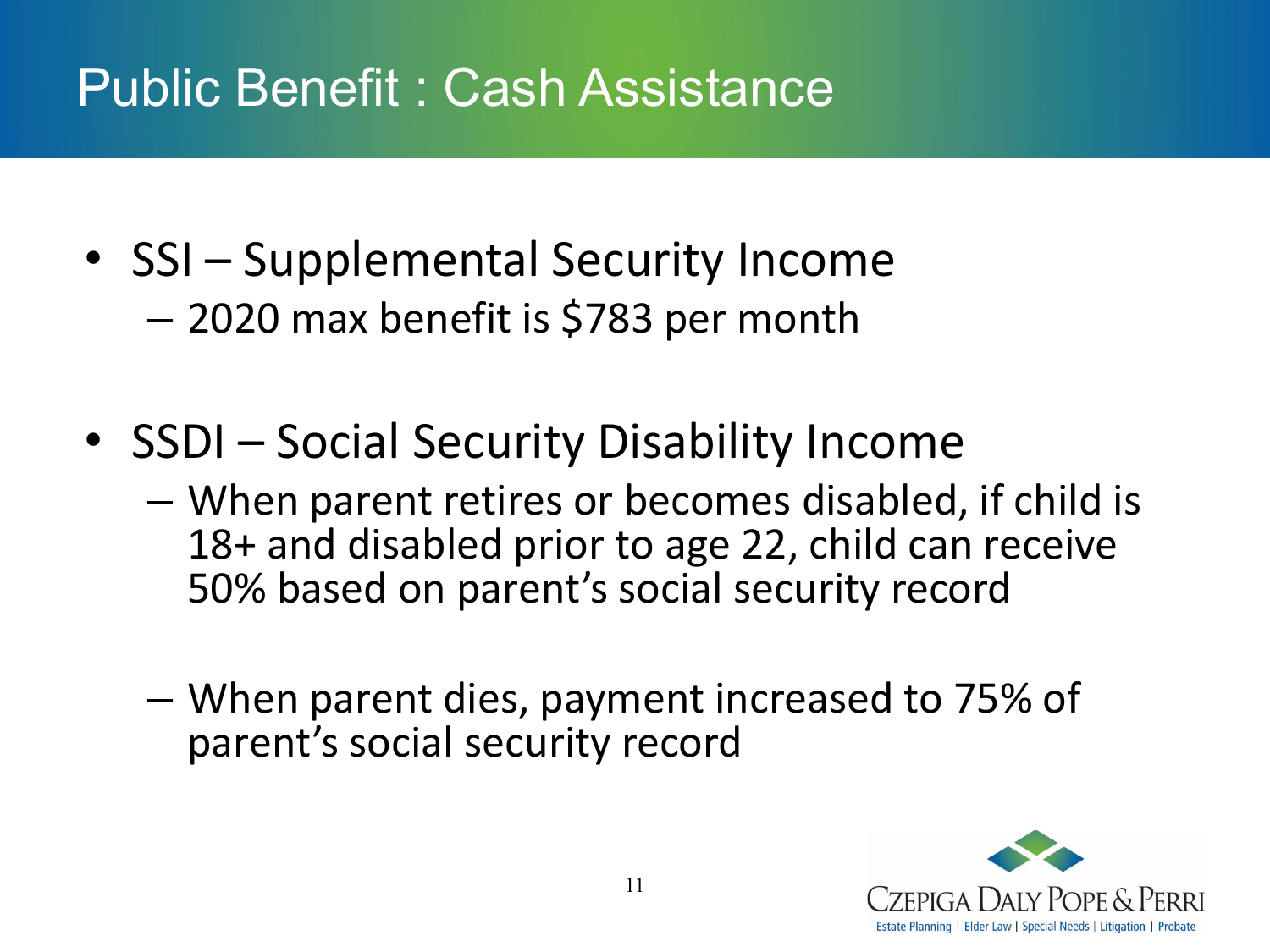#### Types of Public Benefit Programs

| <b>Means-Tested</b>         | <b>Entitlement Public</b>    | <b>Other Benefit</b>                                        |
|-----------------------------|------------------------------|-------------------------------------------------------------|
| <b>Public Benefits</b>      | <b>Benefits</b>              | Programs                                                    |
| $\bullet$ SSI<br>• Medicaid | $\bullet$ SSDI<br>• Medicare | • Section8/Housing<br>• Veteran's Benefits<br>• Food Stamps |

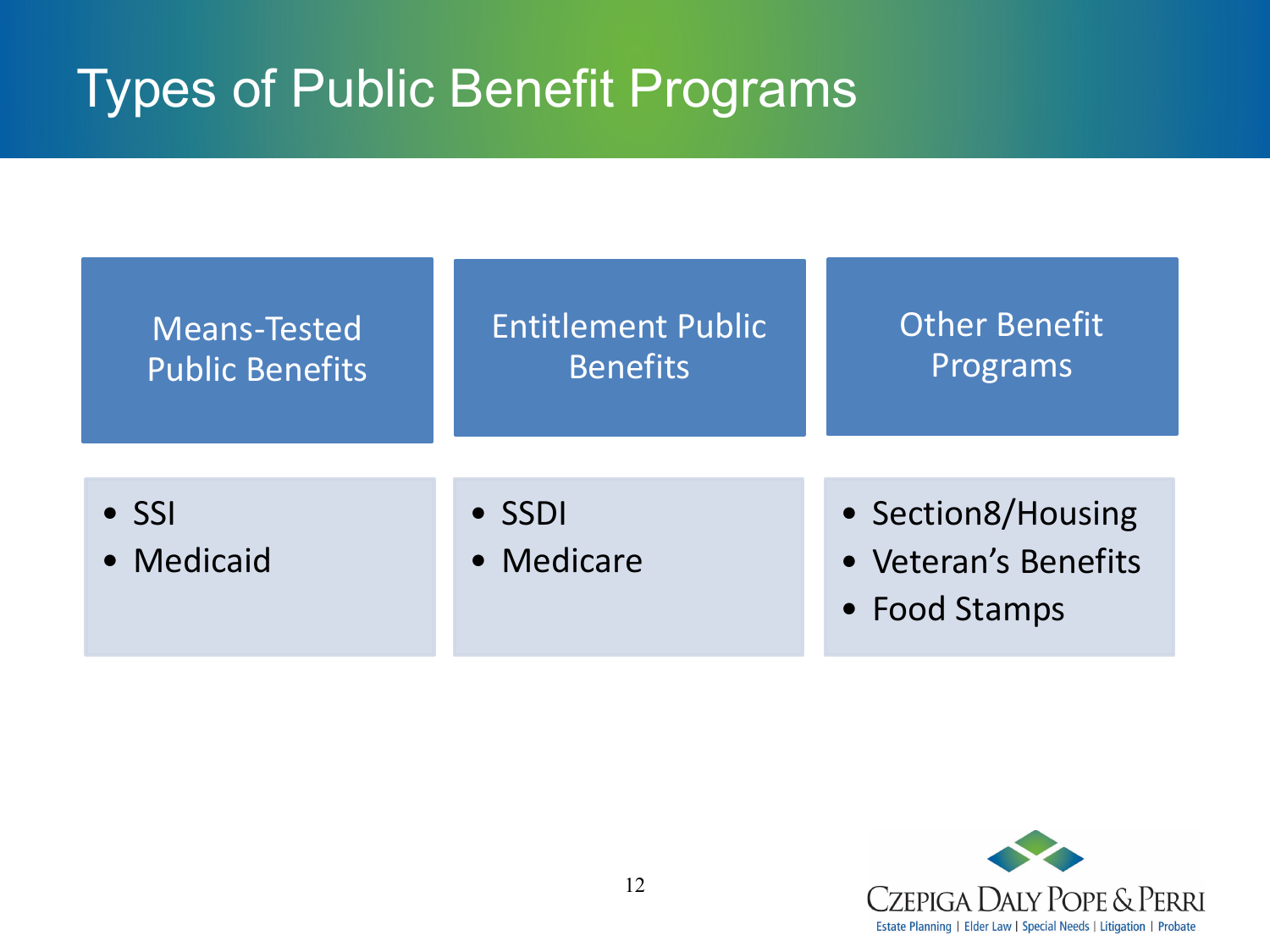### Resource Tests for Medicaid Waivers and SSI

- "Countable resource" limits for SSI:
	- \$2,000 for an eligible individual
	- Measured on the first day of a month
	- Income is an issue- to be discussed
- Connecticut Medicaid asset limit:
	- \$1,600 asset limit for Medicaid waiver programs for eligible individuals
	- Income cap for waivers in 2020: \$2,349 monthly gross.

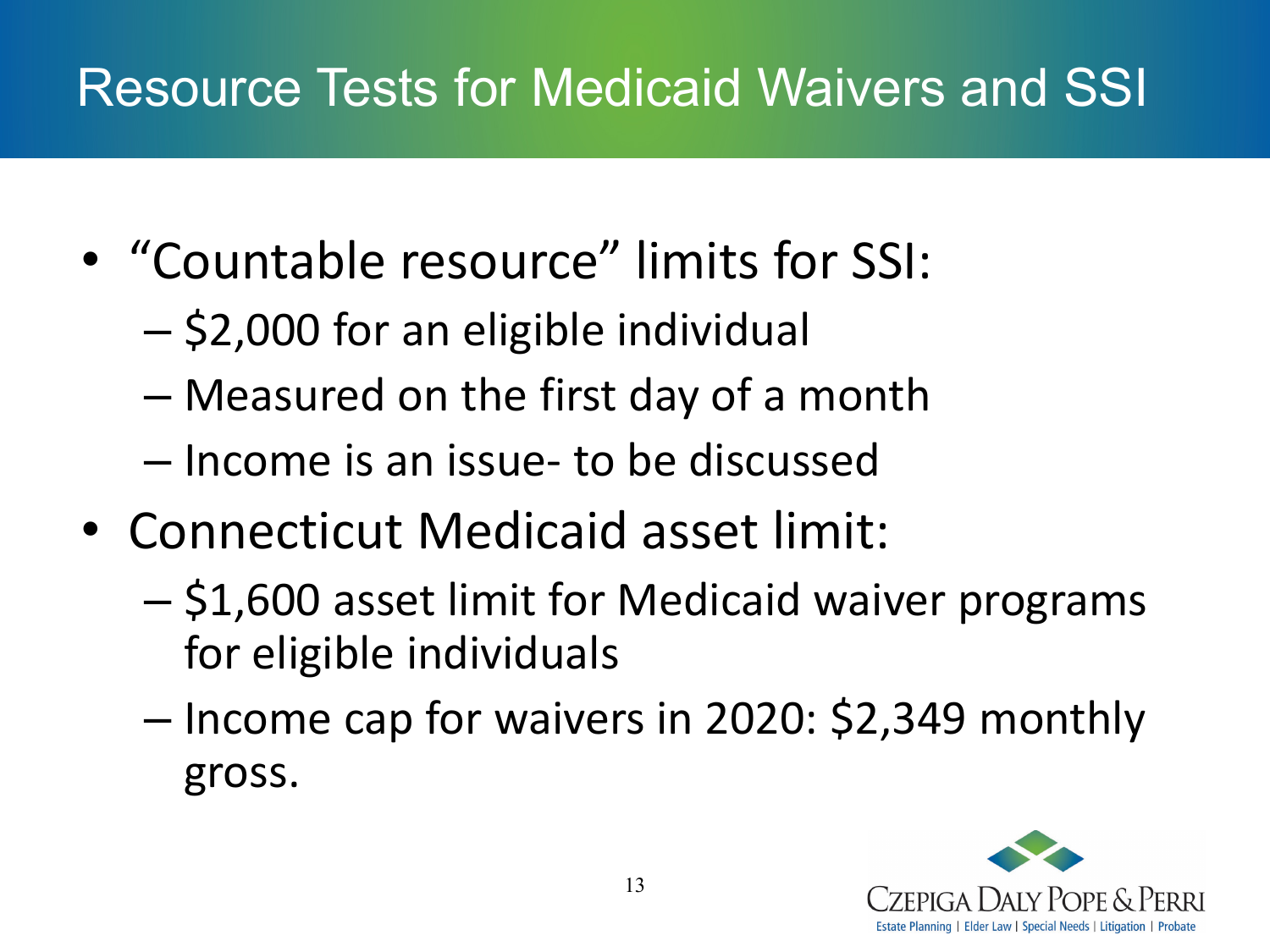#### Issues with SSI Income

- In-kind support and maintenance =
	- Actual receipt of food or shelter (or something that can be used to get food or shelter)
	- Reduces benefit dollar for dollar up to a presumed maximum value (PMV) of 1/3 of the benefit
- Deemed Income =
	- Someone else's income deemed to individual
	- Same household/ duty to support
	- Parents assets deemed to child under age 18
	- Same as to spouses
	- Reduces benefit dollar for dollar after the first \$20

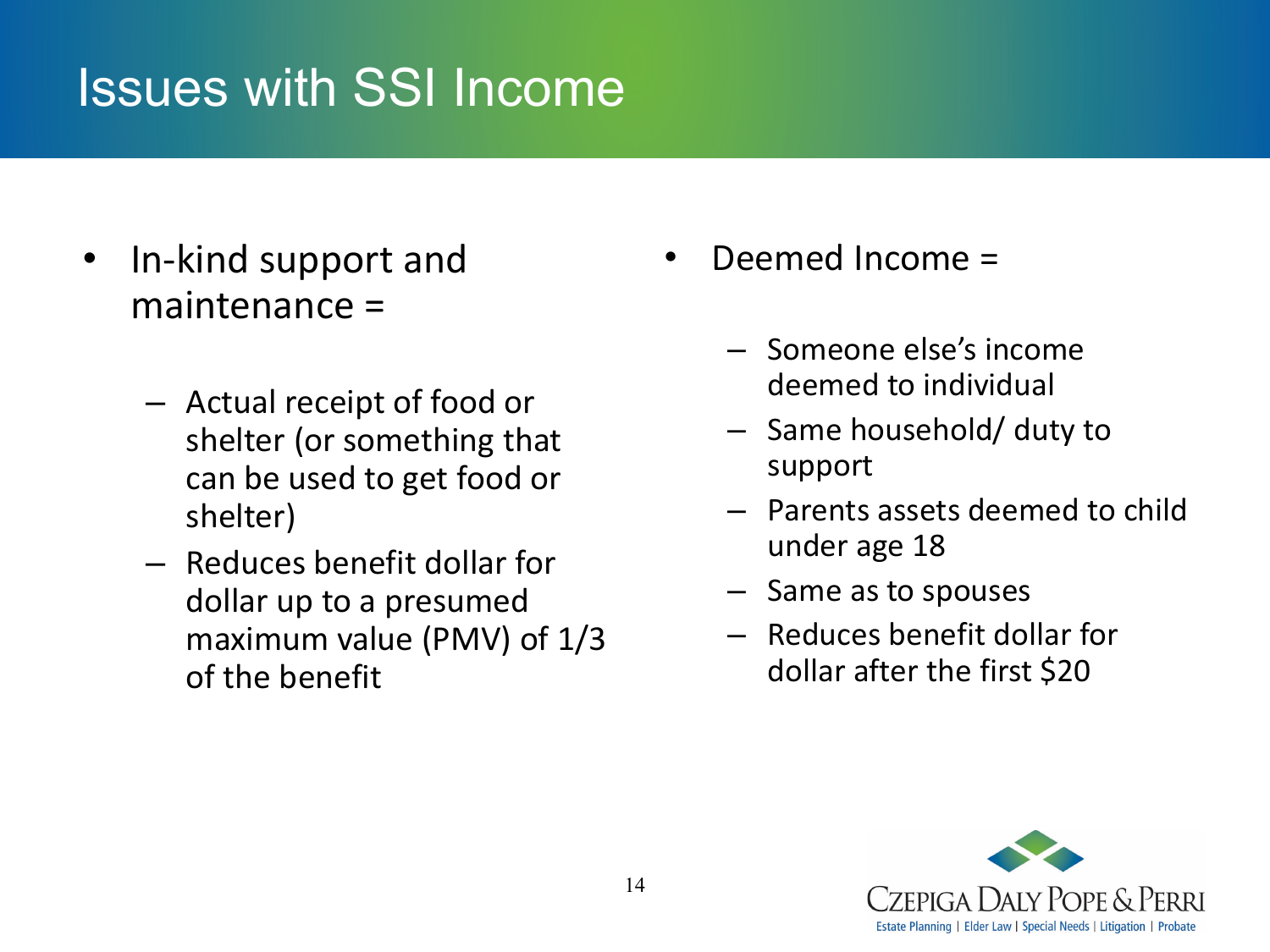Parents wish to help their child with disabilities live a better quality of life…. So what can they do?

Parents wish to provide \$800 of additional support to daughter with disabilities so she is able to afford better housing.

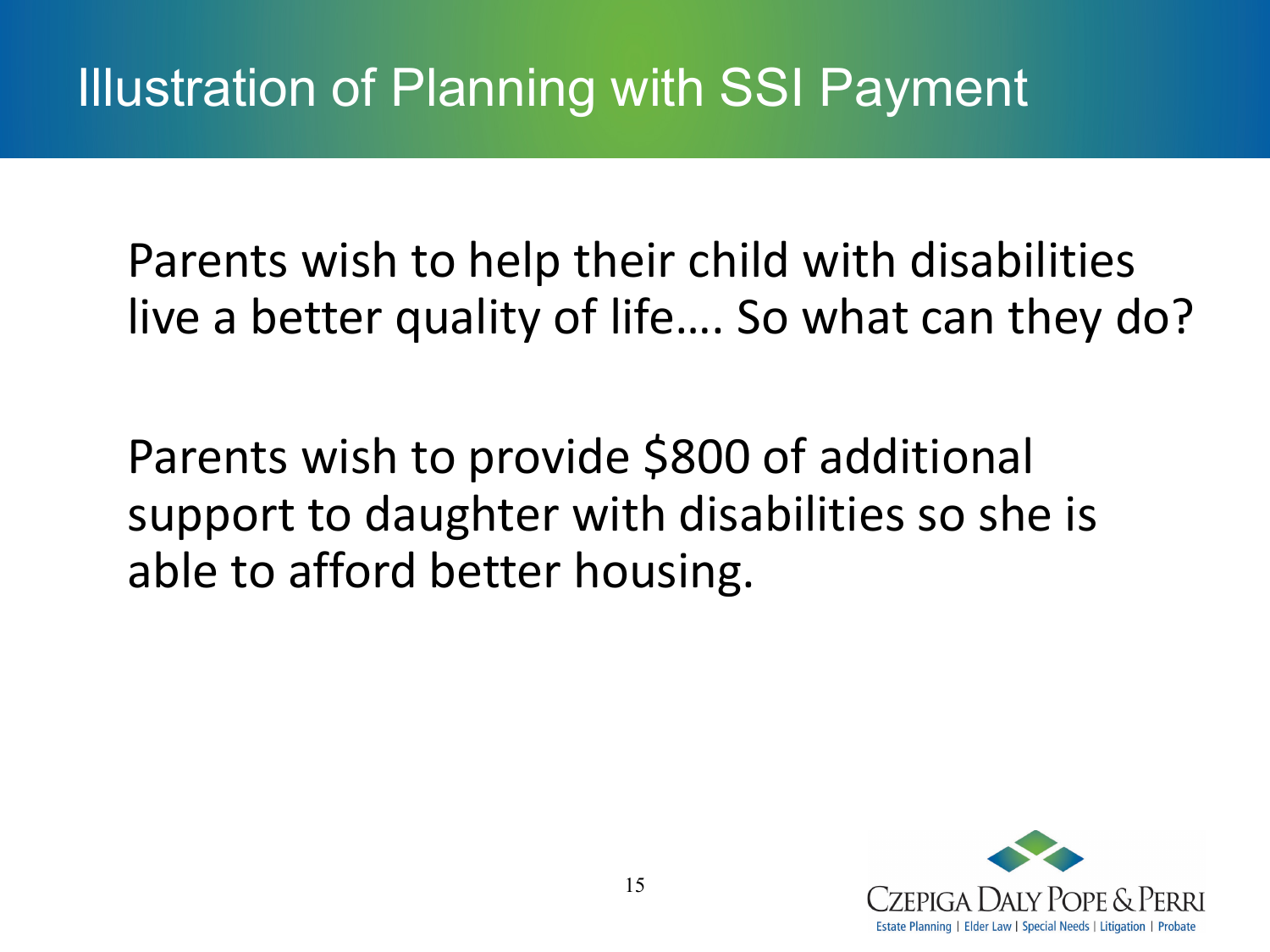

- If parents give daughter a cash distribution of \$800 per month, the following results:
	- Daughter's SSI is reduced dollar for dollar when she receives a cash distribution in excess of \$20/month.
	- Daughter loses all of her \$783.00 SSI payment for that month.

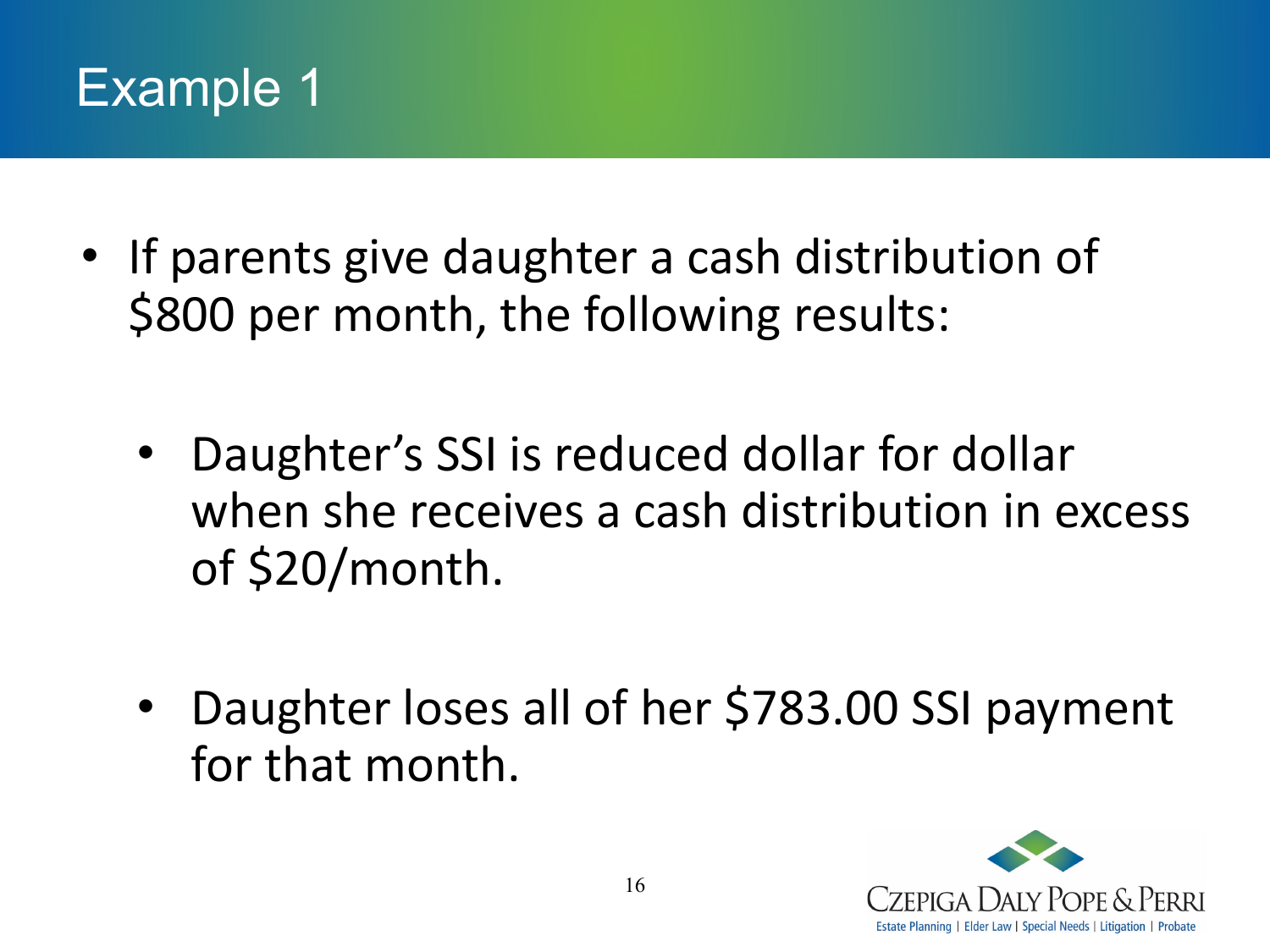## Example 2: In-Kind Support and Maintenance

- Instead, if her parents pay \$800 towards daughter's rent directly to the landlord then…
- The result is only a reduction of her SSI payment that month.
- Her SSI is reduced dollar for dollar up to a presumed maximum value (PMV) of SSI up to 1/3 (after the first \$20 is available to daughter).
- Beneficiary's SSI check is reduced by \$281 (which is 1/3 of the federal portion of the SSI plus \$20 in 2020).

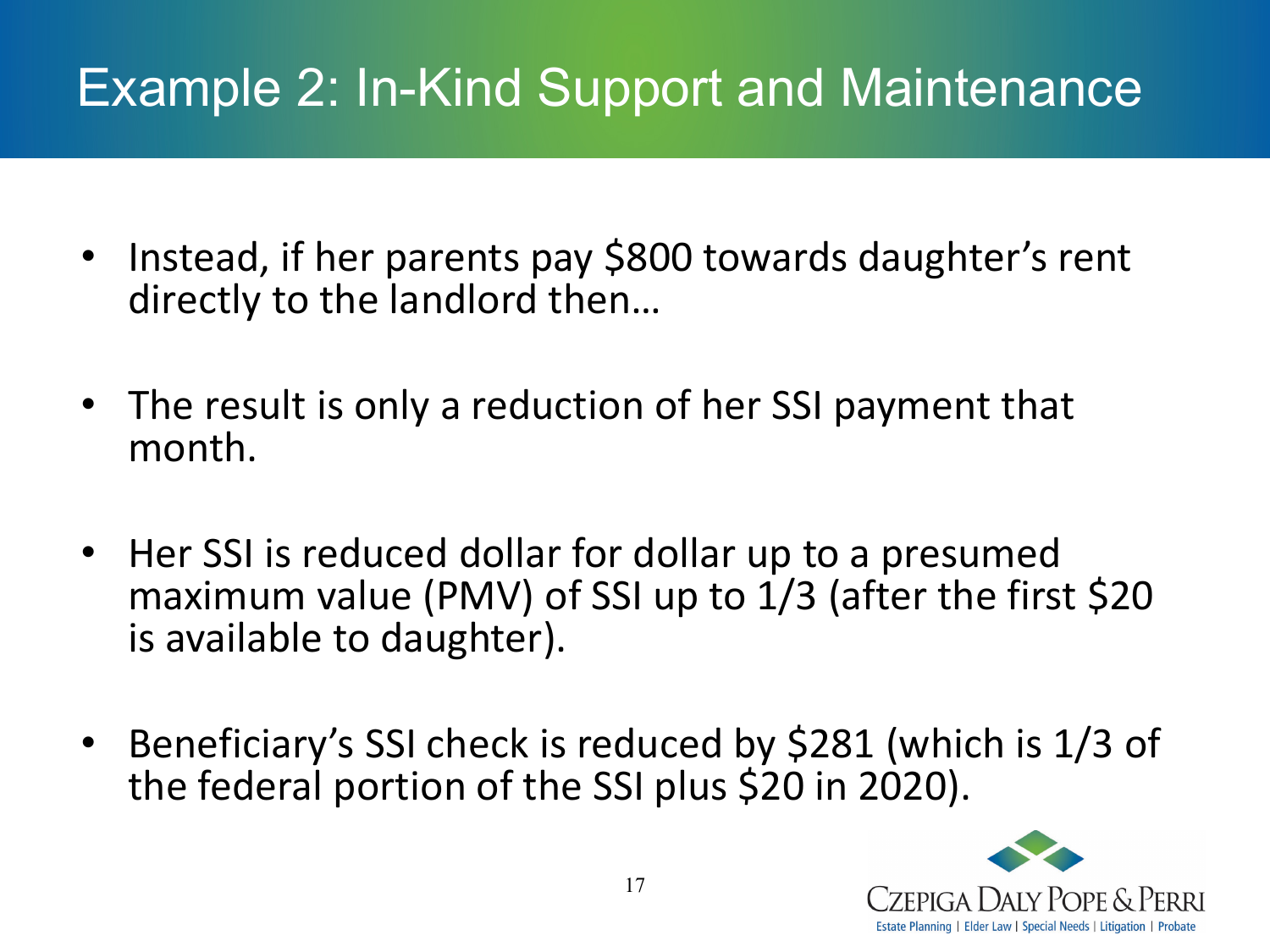## SSI in-Kind Support and Maintenance

#### **The only 10 "food and shelter" items are:**

- 1. Food
- 2. Mortgage (including property insurance as required by lender)
- 3. Real property taxes
- 4. Heating fuel
- 5. Gas
- 6. Electricity
- 7. Rent
- 8. Water
- 9. Sewer
- 10. Garbage removal

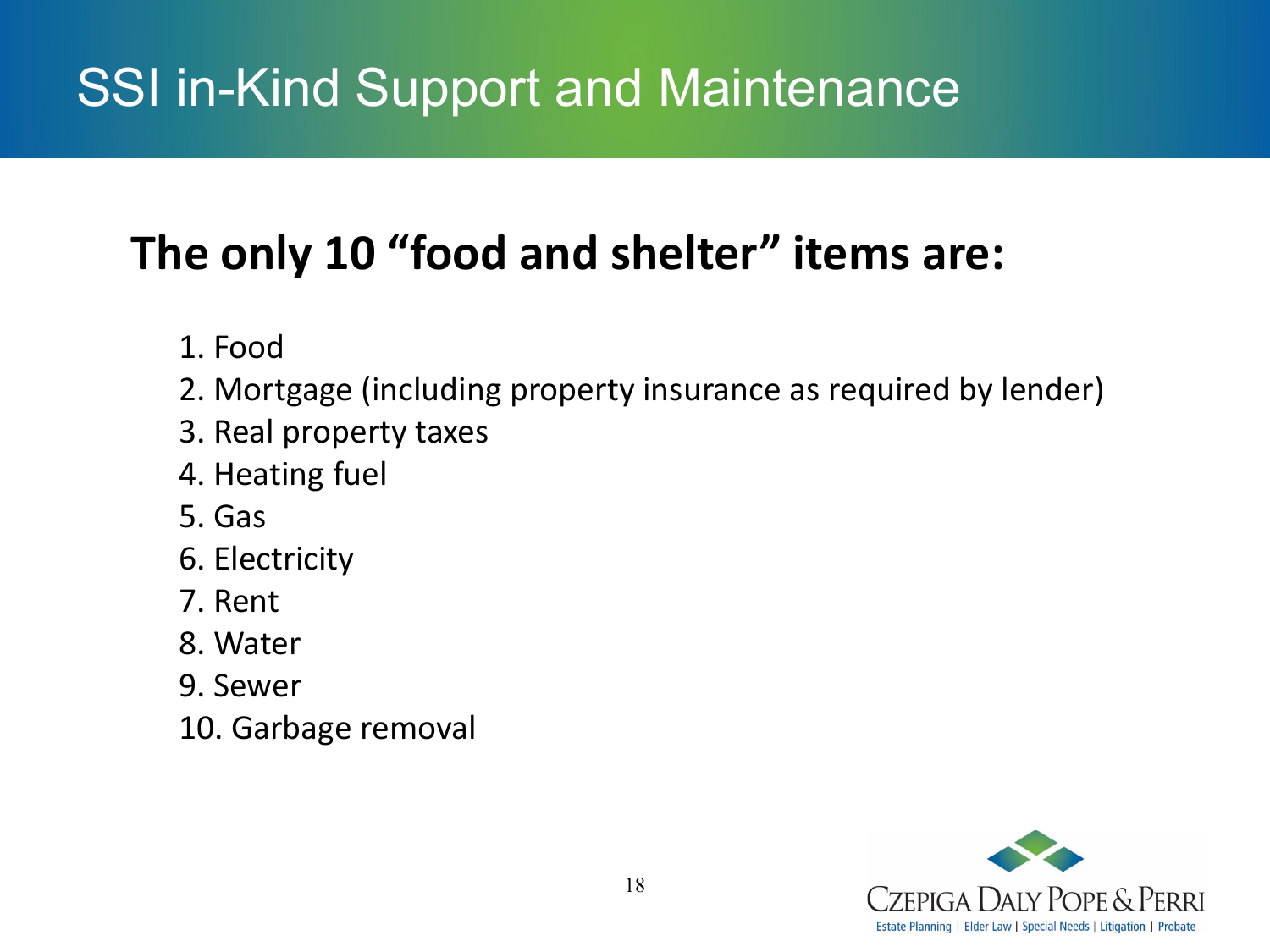#### Example 3: Best Result by Using Supplemental Needs Trust

• If parents create an SNT and instead of using the \$800 cash to subsidize rent, they purchase other items (anything other than food and shelter) and daughter's SSI remains in tact.

• Daughter receives a benefit from parents, but her cash assistance isn't reduced or eliminated.

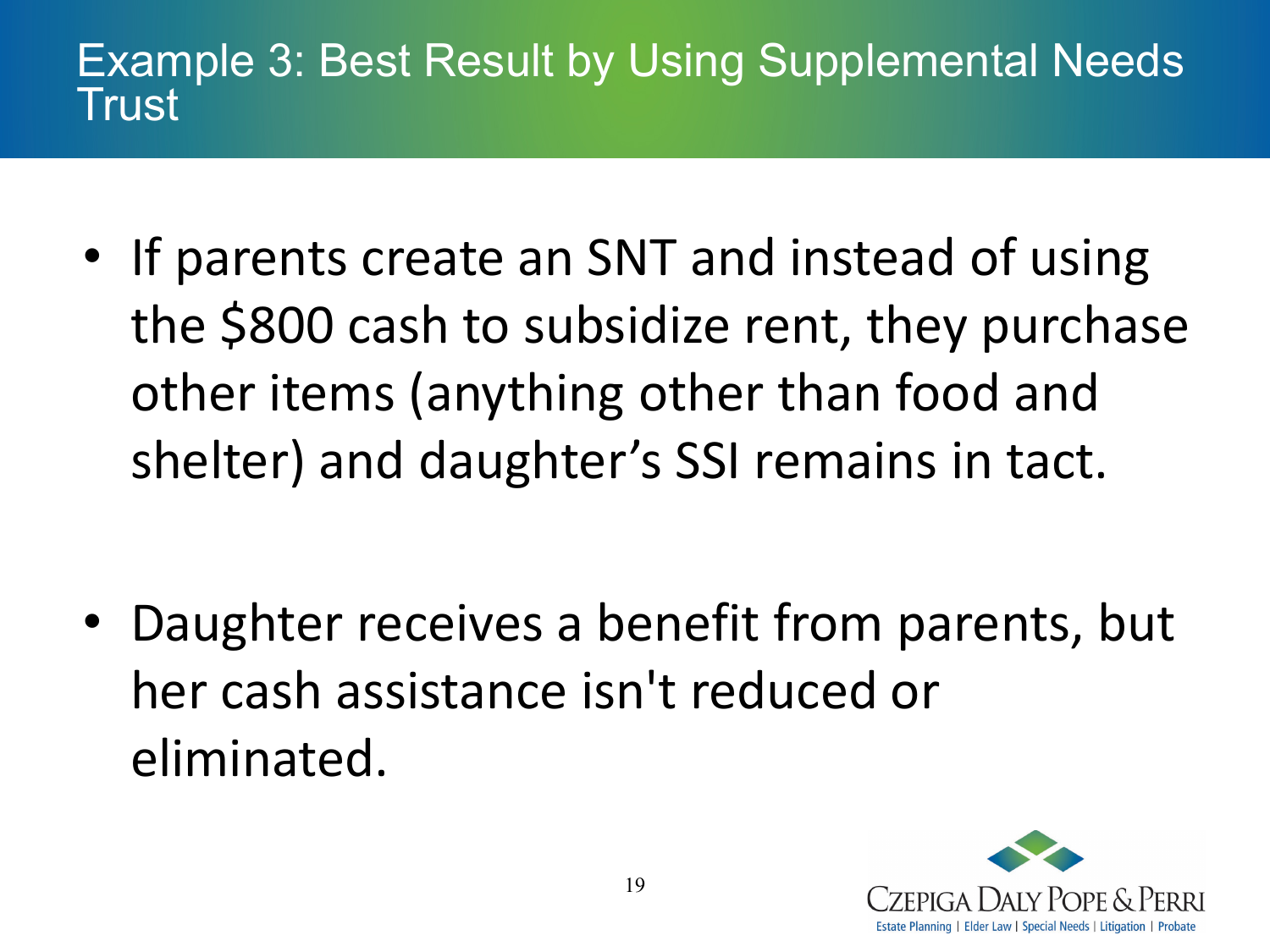### Importance of Using Trusts

- Public benefits can be an integral part of the planning process.
- Supplemental Security Income and Medicaid Waiver Programs have eligibility requirements that may be protected through the proper use of Supplemental Needs Trusts.
- The assets held in proper SNTs will not be counted toward eligibility for most public benefit programs.
- What happens if you do not plan; what's the loss?

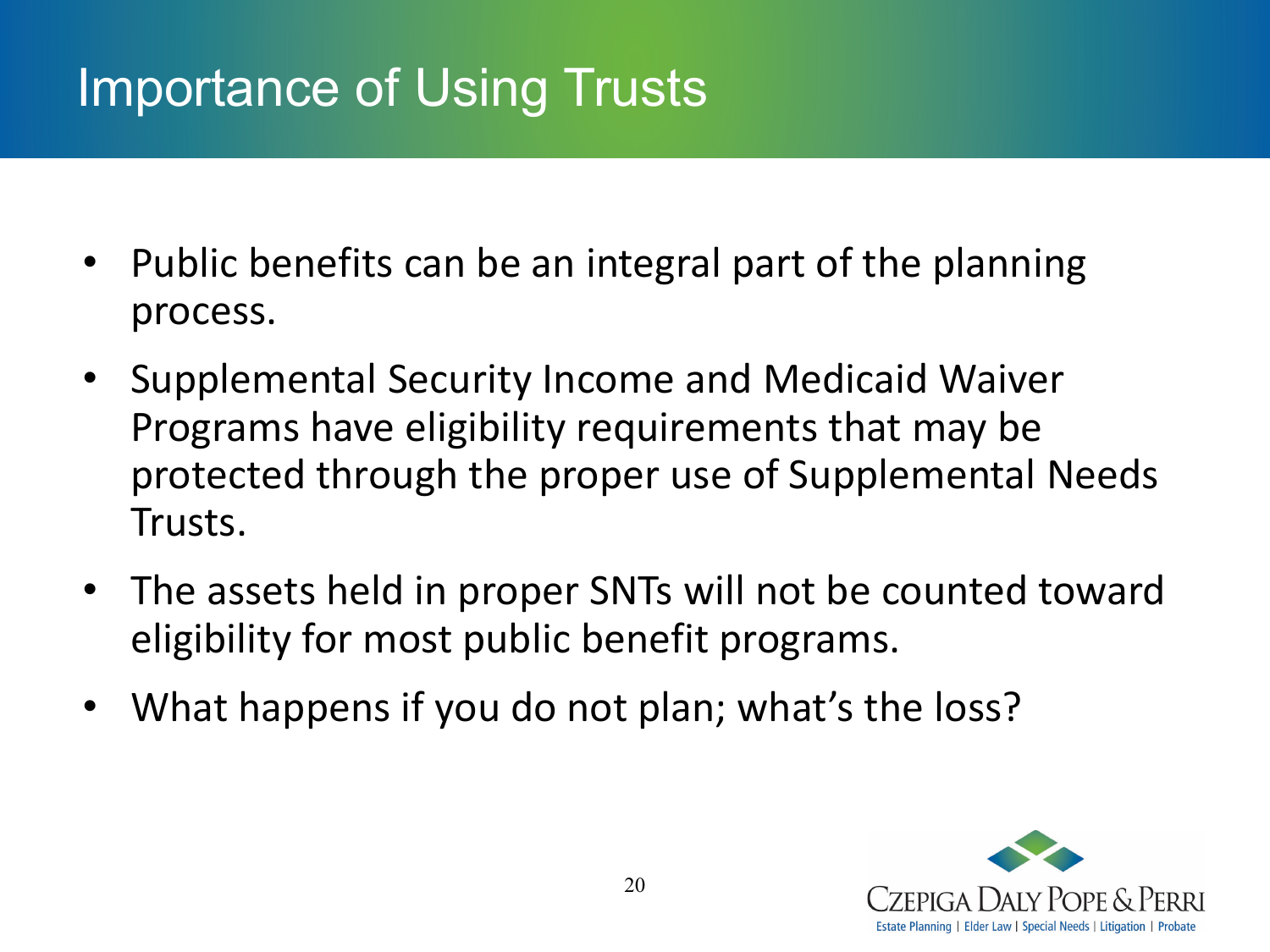#### In 2020, an 18 Year Old Living to Age 78 Would Miss These Benefits

• The loss of \$783.00 per month of Supplemental Security Income will amount to a lifetime loss of approximately \$850,000.00 (with a \$1.5% cost of living increase annually); and,

• Failing to utilize Medicaid waiver programs may amount to the loss of **Multi-Millions** of dollars over the lifetime of a person with special needs.